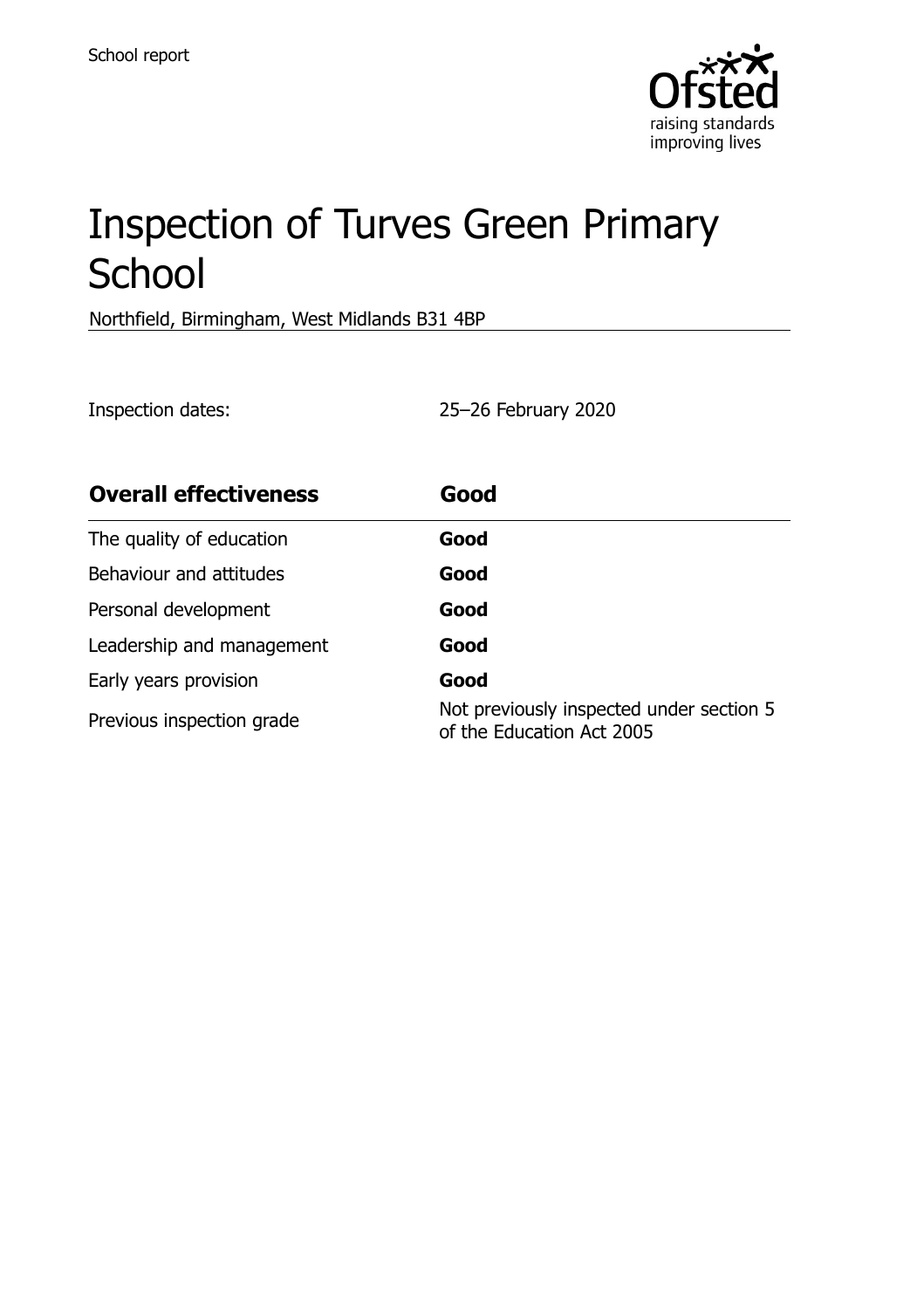

## **What is it like to attend this school?**

At Turves Green Primary everyone is valued and included. Pupils say that their school 'is a special place because no one is an outsider, and no one is left out'. Pupils, parents and staff agree this is a school that is getting better every day. Leaders and staff have high expectations of all pupils. They want the very best for them. Pupils work hard to meet these goals.

Pupils behave really well in class, around school and at playtimes. Positive and caring relationships have created an environment where pupils are kept safe and feel safe.

Leaders, staff and pupils work hard to make sure that pupils are ready for life in modern Britain. Exciting assemblies and creative opportunities enthuse the pupils and help to broaden their outlook on life.

Pupils work hard to support each other. They take on responsibilities such as school councillors or internet safety advisers. This provides them with opportunities to make a difference to their school and community.

Pupils have a good understanding of what bullying is and the impact it can have on other pupils. Leaders investigate any incidents of bullying and act when needed.

#### **What does the school do well and what does it need to do better?**

Leaders want the very best for the pupils at Turves Green Primary. Dynamic leadership and high expectations are driving improvements. Staff are really committed to making sure that pupils get the best from their time at school and to preparing them for the next stages in their education.

Children get off to a strong start in the early years. Well-planned experiences mean they learn the skills they need to be successful learners. Creative lessons such as vegetable hunts with 'Supertato and Evil Pea' inspire early learning and communication skills. Balance bike sessions and forest school develop strong physical and social skills. Children are happy and safe because staff care for them well.

Leaders have worked hard to make sure that pupils in key stages 1 and 2 learn a wide range of different subjects. In some subjects, for example in history, pupils learn well because lessons build on previous learning and deepen understanding. In other subjects, such as physical education and modern foreign languages, learning is not always as well planned. However, leaders have already started to make improvements to these subjects and others. They are also making sure that all staff have the right skills to teach them.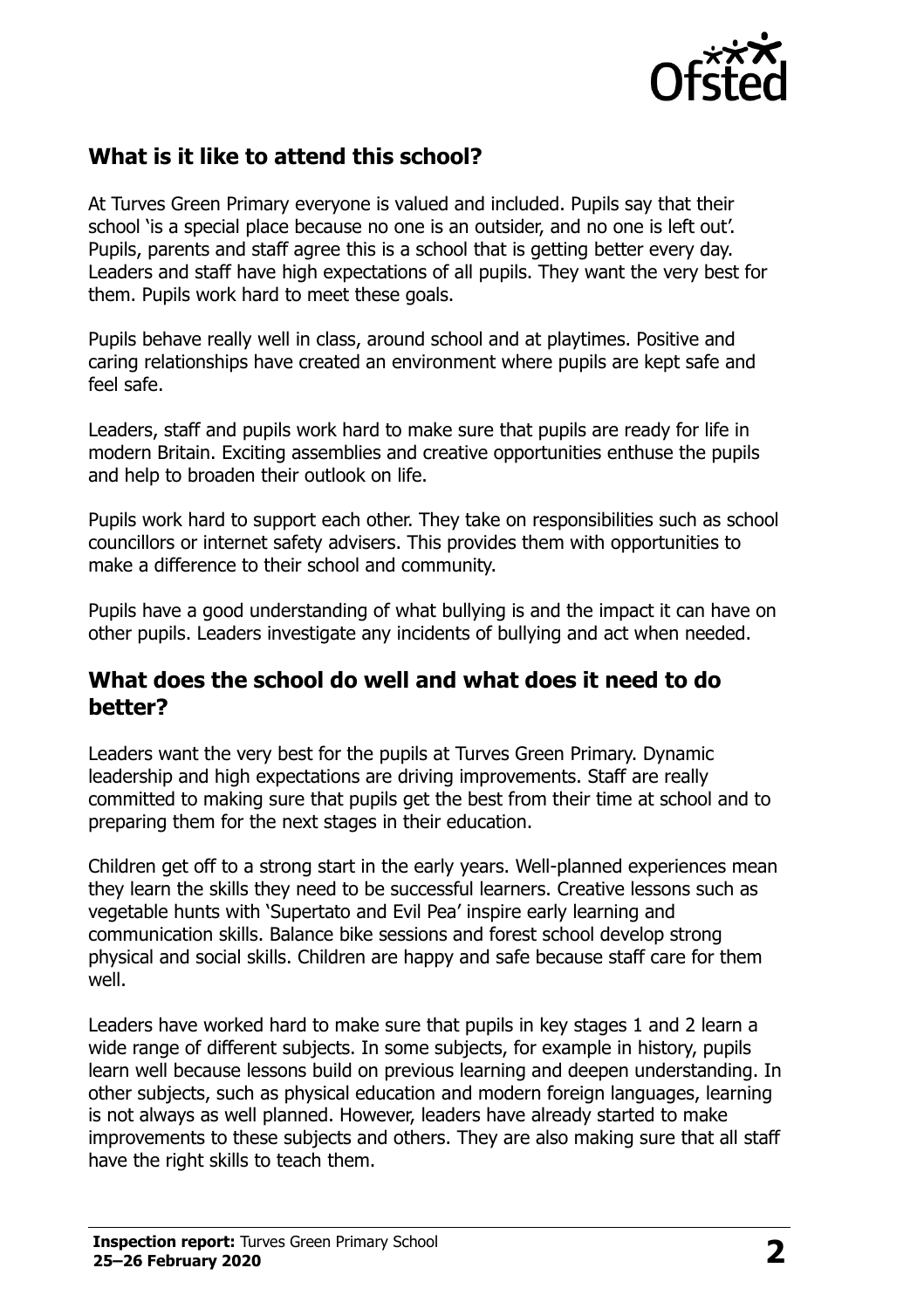

Reading is a strength. Teachers make sure that all pupils quickly learn the phonics they need to be successful readers. Reading books provide pupils with the chance to practise the sounds they know in school and at home. Teachers read to the pupils daily, and this helps pupils to develop a love of reading. When pupils fall behind in their reading, teachers act quickly to make sure they get the support they need to catch up.

Mathematics has developed strongly over the past few years. Recent changes to lessons make sure that pupils have frequent opportunities to use their arithmetic, problem-solving and reasoning skills. This means that they are more successful at applying their new-found knowledge to a range of questions and problems.

In geography, like many other subjects, the pupils develop a strong understanding of the world around them. In their lessons, they learn about such things as the oceans and continents. Carefully planned lessons that build on previous learning mean that pupils acquire more challenging knowledge as they get older.

In most cases, pupils achieve really positive outcomes at Turves Green Primary. For most pupils, teachers set work that helps pupils to achieve their very best. This helps them to make good progress over time. However, teachers do not always plan work that challenges the most able pupils. This is particularly the case for some of the oldest pupils. This limits their learning and prevents them from achieving as well as they could.

Pupils with special educational needs and/or disabilities make strong progress. This is because leaders make sure they get the right support and teachers closely match learning to pupils' needs. Leaders constantly review support to make sure it is the best it can be, and check that staff always have the right skills to teach the pupils.

Pupils are well prepared for life in modern Britain. Thought-provoking assemblies encourage the pupils to consider such things as Black history or the Holocaust. All learn to play a musical instrument and have opportunities to develop 'young engineering' skills. Trips to places such as the National Space Centre enrich and bring learning to life. An impressive range of clubs develop the pupils' sporting, artistic and cooking skills.

## **Safeguarding**

The arrangements for safeguarding are effective.

Leaders have created a culture where pupils feel safe and are kept safe. Clear policies and regular training mean all staff know how to act when they are concerned about a pupil, and they do this promptly. Leaders deal with these concerns appropriately, bringing in external help when required. Pupils and families get the high-quality support they need from this school.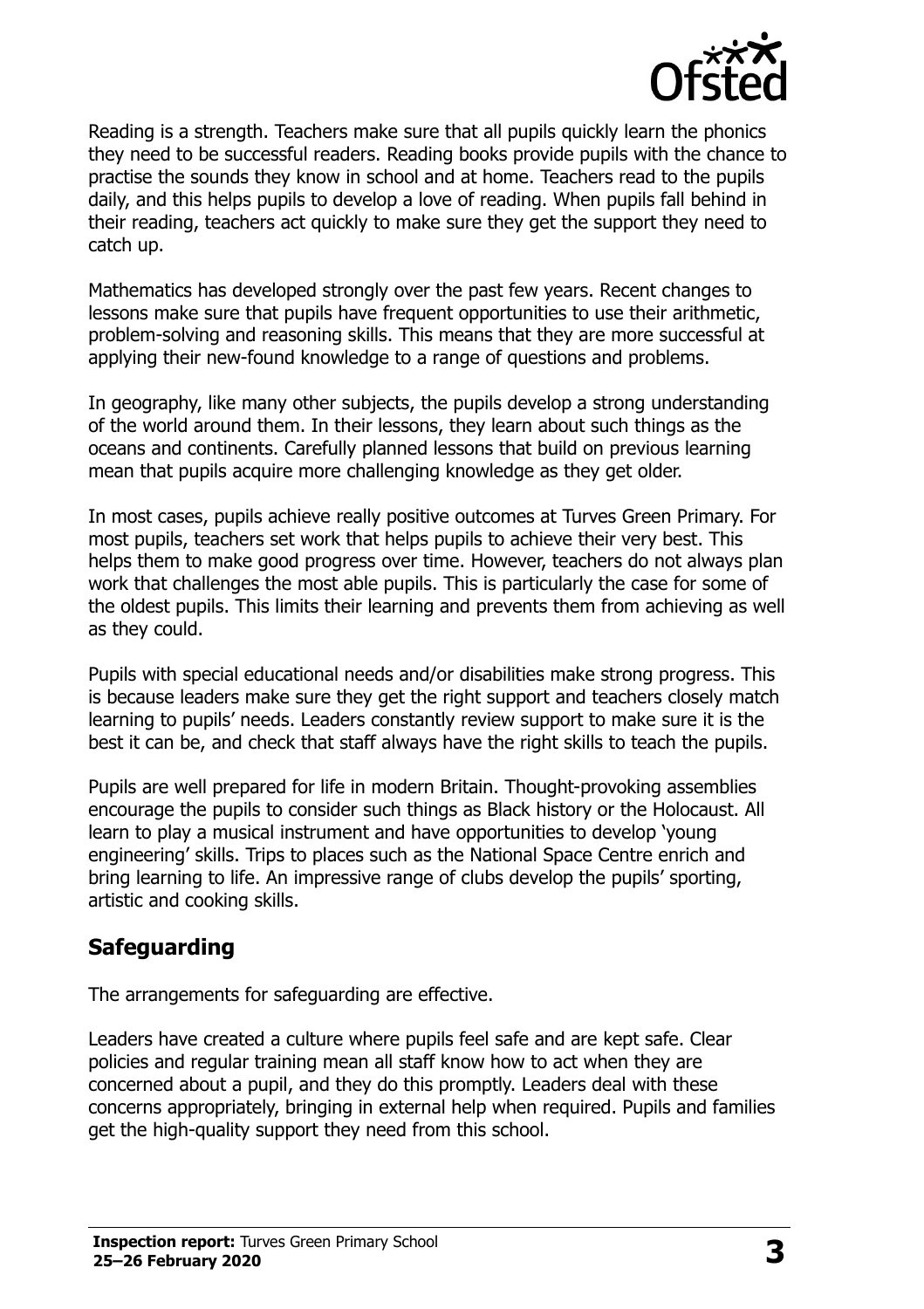

All safeguarding policies and procedures are clear and understood by staff. They keep secure and detailed records relating to child protection. Leaders make sure all required pre-employment checks are in place.

## **What does the school need to do to improve?**

## **(Information for the school and appropriate authority)**

- While the curriculum has rapidly improved over the last few vears, some subjects are not yet as strong as others. It is clear from the actions of leaders that they have started to address this to make sure that learning in all subjects is effective. Leaders need to continue to develop the subjects where the planned curriculum and the curriculum delivery are currently not as strong as they could be, to make sure that pupils learn and remember more in all subjects.
- For most pupils, teachers set work that is ambitious to enable pupils to achieve their very best. However, this is not always the case for the most able pupils in key stage 2. This means they are not deepening their knowledge to the extent that they could. Leaders need to make sure all pupils have access to learning that is suitably challenging and ambitious.

#### **How can I feed back my views?**

You can use [Ofsted Parent View](http://parentview.ofsted.gov.uk/) to give Ofsted your opinion on your child's school, or to find out what other parents and carers think. We use Ofsted Parent View information when deciding which schools to inspect, when to inspect them and as part of their inspection.

The Department for Education has further quidance on how to complain about a school.

If you are the school and you are not happy with the inspection or the report, you can [complain to Ofsted.](http://www.gov.uk/complain-ofsted-report)

### **Further information**

You can search for [published performance information](http://www.compare-school-performance.service.gov.uk/) about the school.

In the report, '[disadvantaged pupils](http://www.gov.uk/guidance/pupil-premium-information-for-schools-and-alternative-provision-settings)' refers to those pupils who attract government pupil premium funding: pupils claiming free school meals at any point in the last six years and pupils in care or who left care through adoption or another formal route.

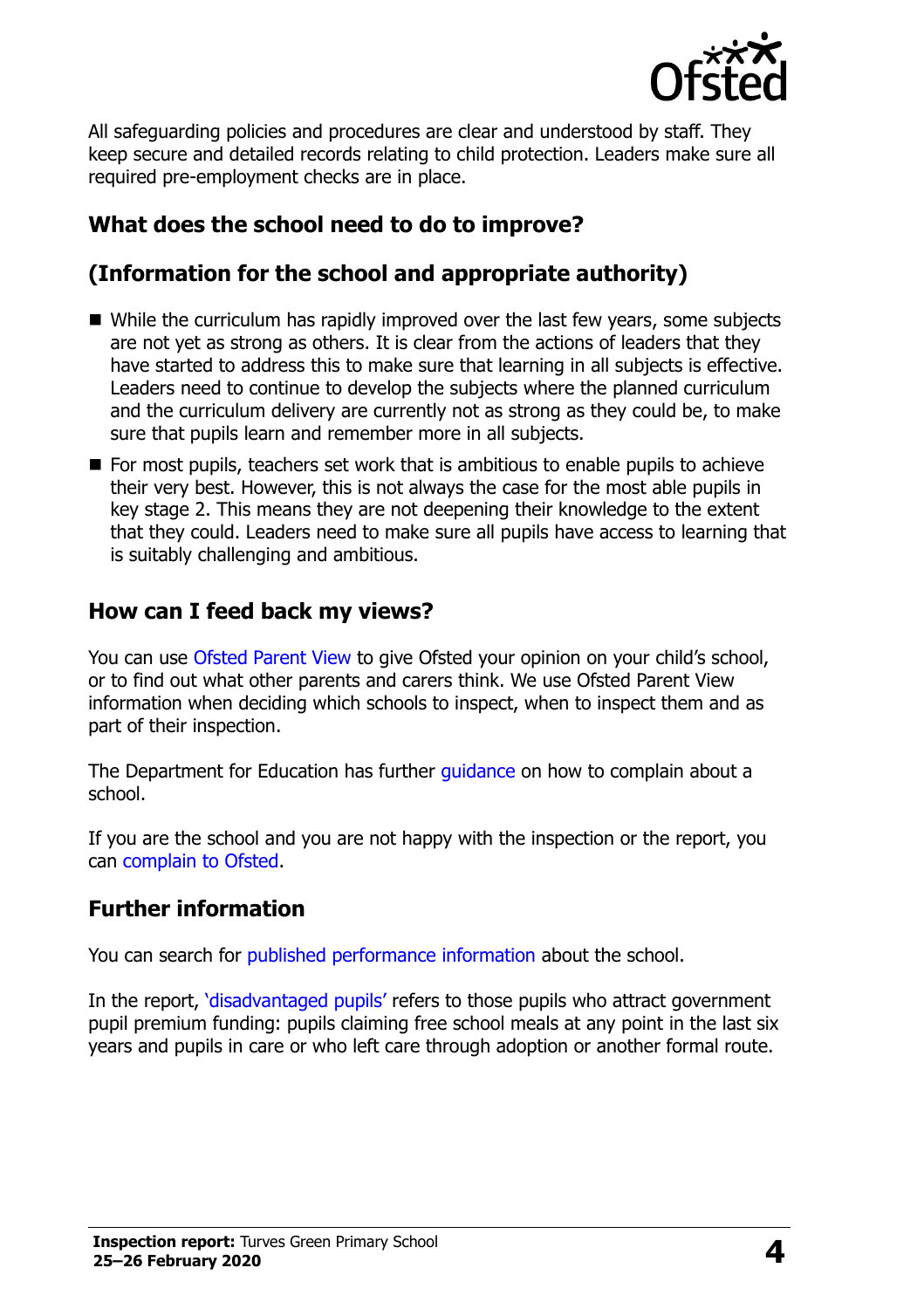

## **School details**

| Unique reference number             | 144390                          |
|-------------------------------------|---------------------------------|
| <b>Local authority</b>              | Birmingham                      |
| <b>Inspection number</b>            | 10122439                        |
| <b>Type of school</b>               | Primary                         |
| <b>School category</b>              | Academy sponsor-led             |
| Age range of pupils                 | 4 to 11                         |
| <b>Gender of pupils</b>             | Mixed                           |
| Number of pupils on the school roll | 389                             |
| <b>Appropriate authority</b>        | Board of trustees               |
| <b>Chair of trust</b>               | Pinky Jain                      |
| <b>Headteacher</b>                  | Debbie Holland                  |
| <b>Website</b>                      | www.turvesgreen-pri.bham.sch.uk |
| Date of previous inspection         | Not previously inspected        |

## **Information about this school**

■ There have been no significant changes since the school opened as an academy.

### **Information about this inspection**

We carried out this inspection under section 5 of the Education Act 2005.

- During the inspection, we focused on the following subjects: reading: mathematics; personal, social, health and economic education; geography and the history. In these subjects, we visited lessons, looked at pupils' work, examined teachers' plans and talked with pupils and staff about the way these subjects were taught. We also looked at other subjects in less detail to check how they were planned and taught.
- We examined external performance data about the school and looked at school documents. These included information about behaviour, attendance, the school curriculum and improvement planning. The school website was also checked.
- We asked staff, leaders, local academy members and trustees about safeguarding arrangements. We examined the record of employment checks on school staff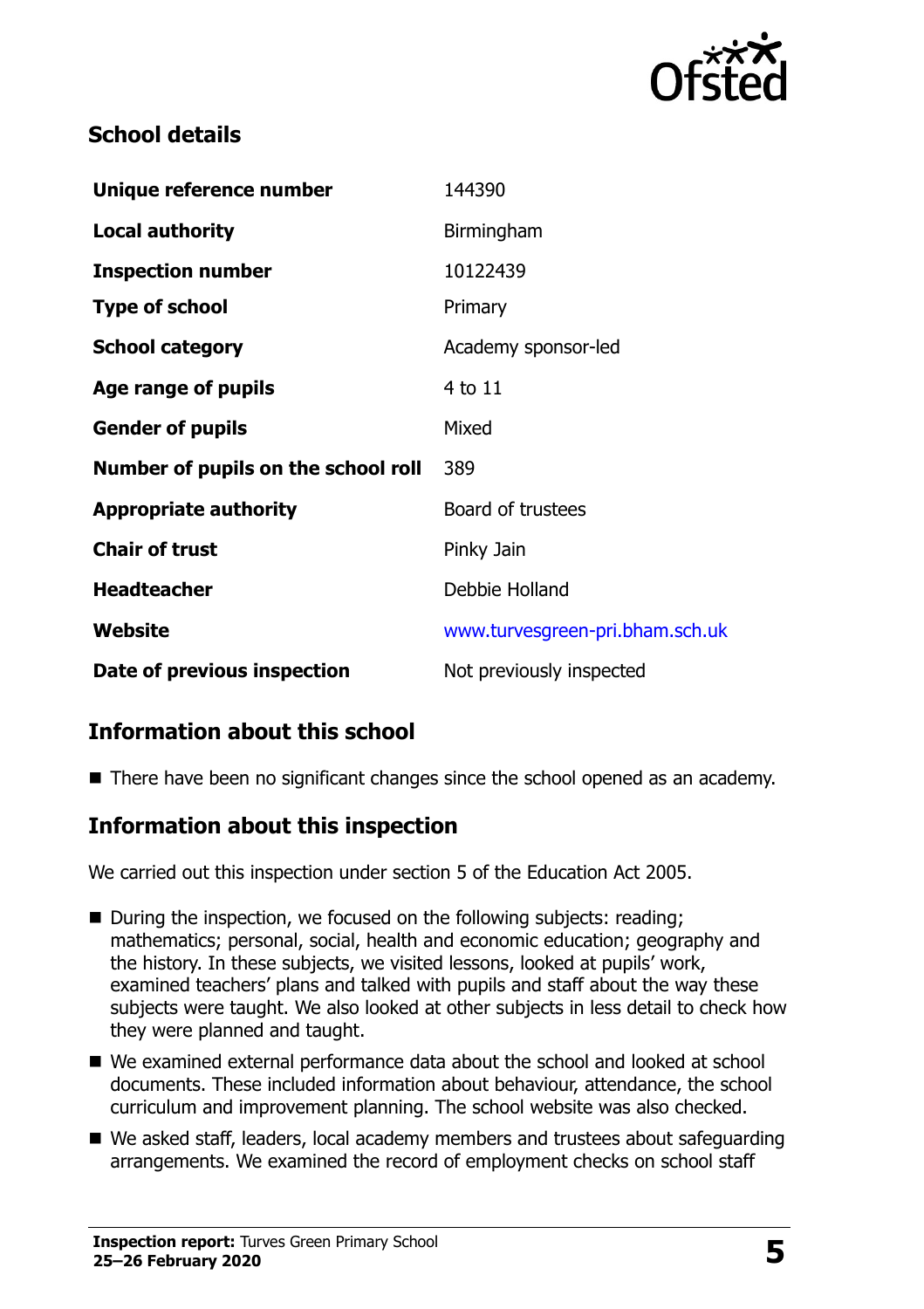

and looked at other school records. We also found out about safety procedures and routines.

- We observed informal times of the day, to evaluate safeguarding and pupils' behaviour.
- During the inspection, we had formal meetings with the headteacher, senior leaders, subject teachers, governors, teachers and pupils. We also talked informally with parents, pupils and staff to gather general information about school life. We also spoke to representatives from the multi-academy trust.

#### **Inspection team**

| Chris Pollitt, lead inspector | Her Majesty's Inspector |
|-------------------------------|-------------------------|
| Diana Pearce                  | Ofsted Inspector        |
| Michael Appleby               | Ofsted Inspector        |